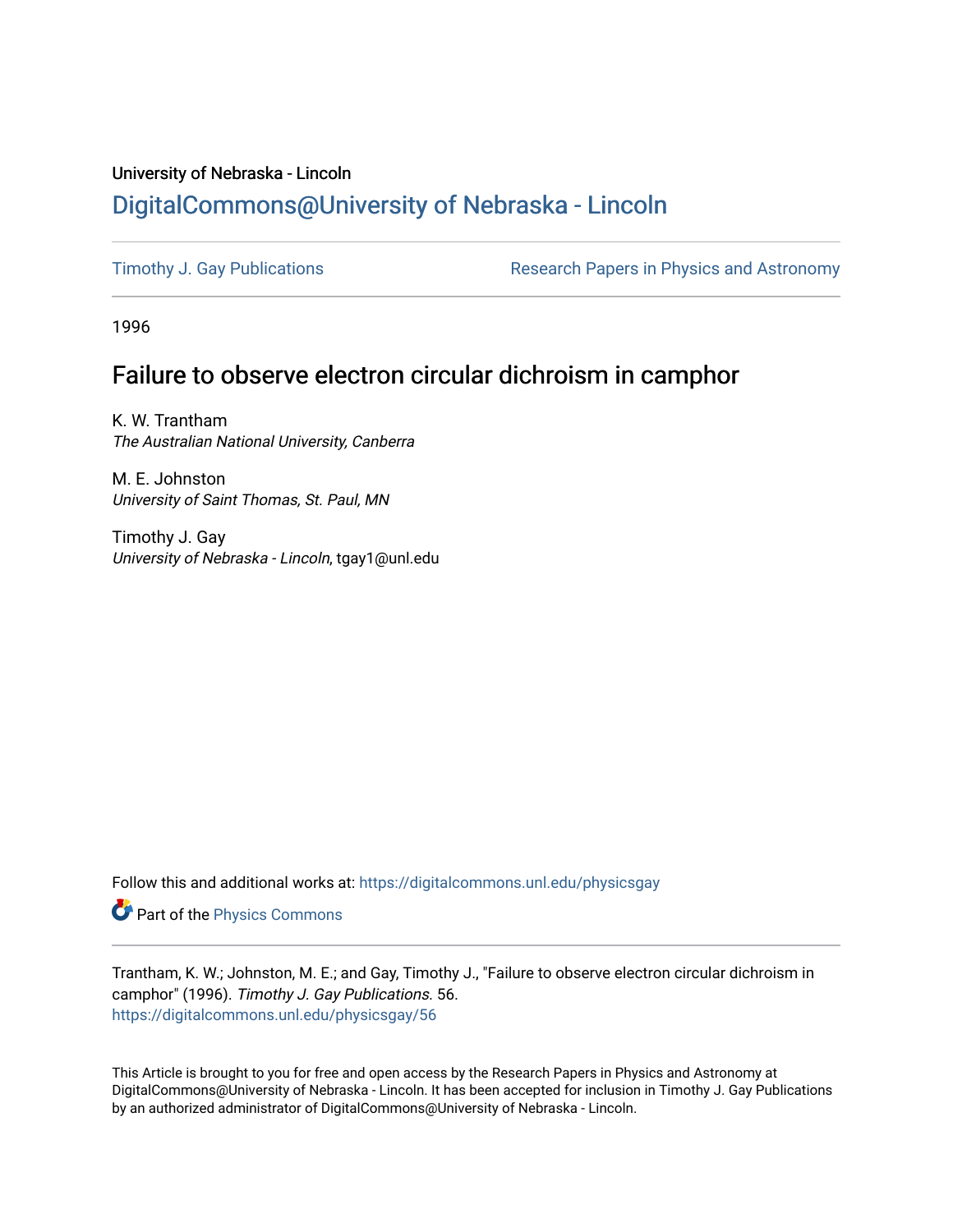# **Failure to observe electron circular dichroism in camphor**

## **K.W. Trantham, M.E. Johnston, and T.J. Gay**

Abstract: Analogous to optical circular dichroism, it is possible to have electron circular dichroism, the preferential transmission of longitudinally polarized electrons through a chiral medium. Using stereoisomers of camphor vapor as a scattering target, we looked for this effect at incident electron energies of 1, 3, 5, 7, or 10 eV. Within our detection limit  $(\sim 0.02\%)$  we have not observed a spin-dependent asymmetric transmission.

Résumé : En analogie avec le dichroïsme circulaire optique, il est possible d'avoir un dichroïsme circulaire électronique, la propagation préférentielle d'électrons polarisés longitudinalement à travers un milieu chiral. Utilisant de la vapeur de stéréoisomères de camphre comme cible, nous avons cherché cet effet avec des électrons d'énergie incidente de 1, 3, 5, 7 et 10 eV. À la précision de nos appareils de détection  $(\sim 0.02\%)$  nous n'avons pas observé d'effet dépendant du spin dans la transmission.

[Traduit par la rédaction]

Optical activity is the rotation of the plane of polarization of linearly polarized light as it passes through a chiral medium. This phenomenon was first observed by Arago in quartz and by Biot in liquids. Circular dichroism, the preferential absorption of left- or right-handed circularity polarized light in a chiral medium, is a related phenomenon. From symmetry arguments, it can be shown that similar phenomena can occur with electron scattering from chiral targets. First proposed by Farago  $[1, 2]$ , electron optical activity is the rotation of the transverse spin vector in a plane perpendicular to the momentum as a beam of electrons traverse a chiral medium, whereas electron circular dichroism is the preferential absorption of left- or right-handed longitudinally polarized electrons.

As a consequence of electron circular dichroism, an initially unpolarized electron beam can develop a polarization component in the plane of scattering. Beerlage et al. [3] first searched for this effect but failed to see it within their experimental limits. Another experimental search for electron circular dichroism by Campbell and Farago [4] looked for preferential transmission of longitudinally polarized electrons through stereoisomers of camphor. They measured the asymmetry

$$
\mathcal{A} \equiv \frac{(l_{\uparrow} - l_{\downarrow})}{(l_{\uparrow} + l_{\downarrow})} \tag{1}
$$

Received August 5, 1995. Accepted March 15, 1996.

K.W. **'kantham,' M.E. Johnston? and TJ. Gay?** Behlen Laboratory of Physics, University of Nebraska, Linclon, **NE**  68588-01 11, U.S.A.

- Present address: Electron Physics Group, Research School of Physical Sciences, The Australian National University,
- Department of Physics, University of Saint Thomas, 2115 Summit Avenue, Saint Paul, **MN** 55105-1096, U.S.A.
- The author to whom all correspondence should be addressed. **Phone:** (402) 472-2786; **FAX:** (402) 472-2879; **e-mail:** tgay@unlinfo.unl.edu.

Can. J. Phys. 74: 925-928 (1996). Printed in Canada / Imprimé au Canada

where  $I_t(1)$  is the transmitted intensity of electrons for a given incident current with spins aligned (antialigned) with their momenta. Note that  $A$  is required by symmetry to change sign when the target handedness is reversed, and will depend linearly on the incident electron polarization. Campbell and Farago found  $\mathcal A$  to be 23(11)  $\times$  10<sup>-4</sup> for *d*-camphor and  $-50(17) \times 10^{-4}$  for its enantiomorph (*l*-camphor) at an incident electron energy of 5 eV and polarization of 0.28.

These results are intriguing, since they give the first evidence of electron circular dichroism. However. the measured magnitude of **d** is much larger than that expected from present dynamical models. Proposed by Kessler [5], one mechanism involves plural scattering of the incident electron within the framework of the molecule. Here, the electron is first transversely polarized by spin-orbit interactions (Mott scattering), and a final collision within the molecule projects some component of polarization along the electron's momentum. This final collision acts in a manner analogous to an electrostatic spin rotator. Thus a nonzero longitudinal polarization develops and does not average to zero over all orientations of the chiral target. Kessler estimated the largest polarization for a carbon chiral center to be  $\sim 10^{-4}$ . In a second paper, Hayashi [6] obtained  $10^{-6}$  for similar scattering conditions. One would then expect the transmission asymmetry **d** be of the same order.

Another approach is similar to the conventional optical model describing ordinary optical activity. Essentially, the incident electron induces both an electric **(e)** and magnetic **(m)** dipole moment in the target. Although an electric dipole moment can be induced in any molecule, the magnetic dipole moment arises only in chiral molecules from lack of inversion symmetry. Since induced moments depend only on the incident electron momentum, the interaction between the electron and these moments  $(H' \propto \hat{p} \cdot \hat{\sigma})$  will depend on the spin direction. The relevant parameter characterizing the strength of this interaction is the polarizability of the target molecule. The strength of this interaction can be estimated from camphor's optical rotary power and other optical properties. Using this approach, Walker [7] inferred  $\mathcal{A}$  to be  $\sim 10^{-23}$ .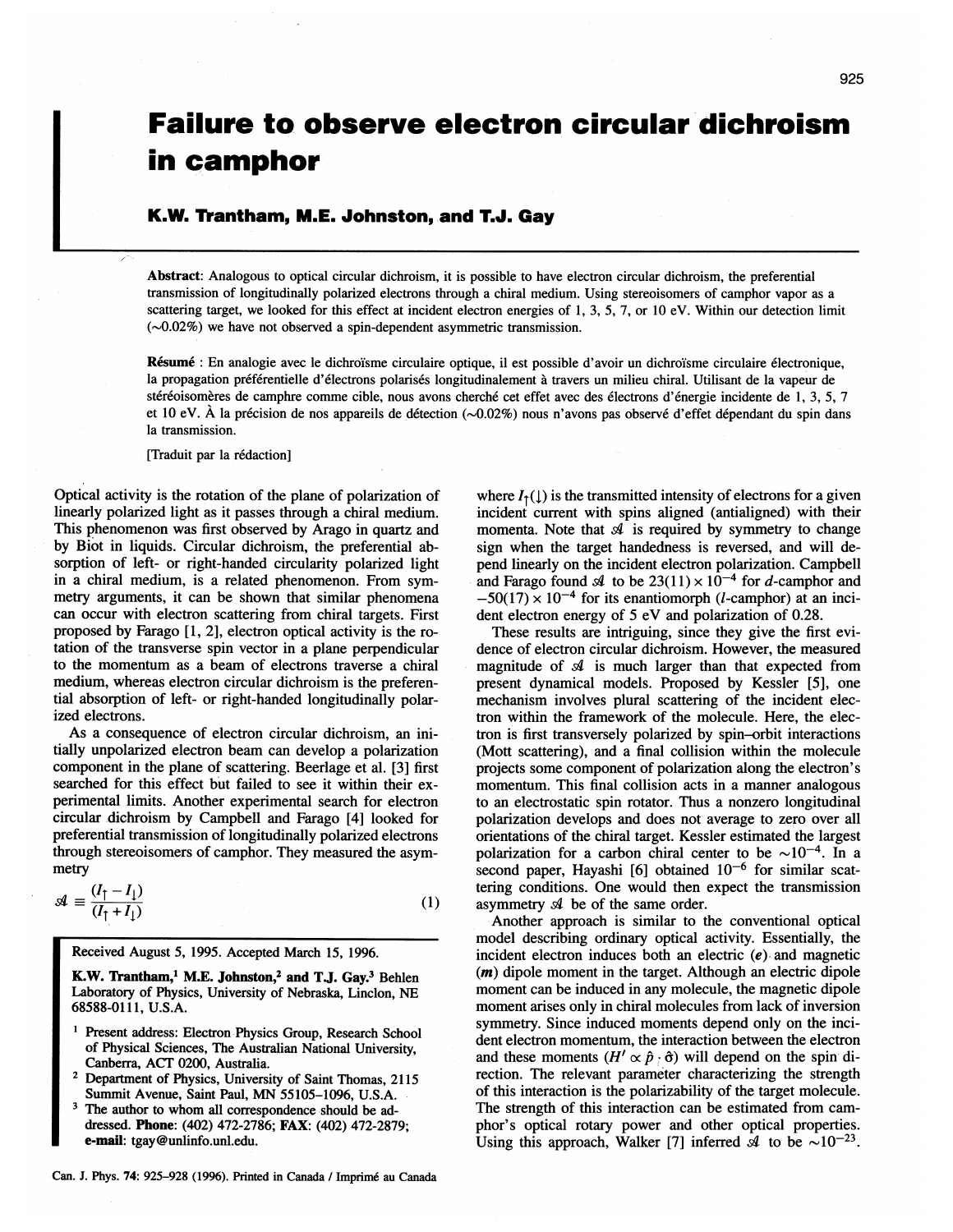Recently Gallup<sup>4</sup> has calculated ab initio the strength of this interaction and finds  $\mathcal{A} \sim 10^{-4}$ .

Yet another theoretical formalism applied to this problem is the bound helical electron model. As originally shown **[8, 91,** the chiral molecule develops a net "helicity density," which means that molecular orbital spin and momentum are correlated. Spin-dependent scattering from such a target arises due to a velocity-dependent exchange amplitude. From this model, Hegstrom obtained  $\mathcal{A} \cong \eta(\alpha Z)^2$ , where  $\alpha$  is the fine structure constant, and *Z* is the charge of the nucleus at the chiral center of the molecule. The parameter  $\eta$  accounts for the degree of molecular chirality, and is typically about  $10^{-2}$ . Thus, for most carbon-based chiral molecules such as camphor,  $\mathcal{A} \sim 10^{-5}$ .

Since the results of Campbell and Farago [4] are inconsistent with a general theoretical result of  $10^{-4}$ – $10^{-5}$ , its origin is unclear. To gain insight into this problem, we repeated their experiment. As did Campbell and Farago, we measured **d**  with an incident electron energy of 5 eV and used stereoisomers of camphor as a scattering target. Additionally, at the suggestion of Burrow<sup>5</sup> (see also ref. 10),  $\mathcal A$  was measured at 1 eV, where a negative ion resonance is known to exist. By lengthening the collision time, one might expect that the incident electron and target molecule could "sample each other's handedness," thus enhancing **d.** To supplement this investigation, **d** was also measured at 3, 7, and 10 eV.

Our apparatus was designed to be as axially symmetric as possible to reduce possible instrumental asymmetries. It is composed of three main components: a polarized electron source (1 in Fig. 1), an electron polarimeter (4 in Fig. 1), and a camphor target chamber (6 in Fig. 1). Essentially all electromagnetic fields are axially symmetric about the beam axis, with the exception of small steering fields.

The polarized electron source is based on photoemission from GaAs. The electrons are extracted and transported longitudinally polarized with cylindrical electron optics (3 in Fig. 1). The photoemission laser light (2 in Fig. 1) enters the apparatus almost collinear with the electron-beam axis. The light undergoes a reflection from a polished stainless steel electron aperture in the beam line and illuminates the photoemitter at near-normal incidence. Thus, the electrons are almost completely longitudinally polarized. The operation of this type of electron source is similar to that discussed in Pierce et al. [11]. The electron helicity is controlled via the laser's circular polarization with a liquid crystal variable retarder, available from Meadowlark optics (LVR-200).

The electron polarization is measured optically. The polarimeter is based on exchange excitation of an atomic target by the polarized electrons and measuring the circular polarization (relative Stokes parameter  $S/I$ ) of the subsequent optical decay. We used the  $3p^3D_3 \rightarrow 3s^3P_2$  (6204 Å (1 Å=  $10^{-10}$  m)) transition in Ne, and observed the decay at a polar angle of 135° from the beam axis. Under these conditions, the electron polarization  $(P_e)$  is found from

$$
\frac{S}{I} = \frac{\sqrt{2}}{3} \left( 1 - \frac{17}{9} \frac{M}{I} \right) P_e \tag{2}
$$

where *M/I* is the linear polarization of the fluorescence mea-





sured at  $0^{\circ}$  and  $90^{\circ}$  with respect to the beam axis. Only the first lens of the optical polarimeter (5 in Fig. 1) is shown in Fig. 1. More detailed discussions of optical electron polarimetry can be found in refs. 12 and 13. From these measurements, the electron polarization was found to vary between 27% for bulk GaAs and 45% for thin, epitaxially grown crystals.

G.A. Gallup, private communication.

**P.D.** Burrow, private communication.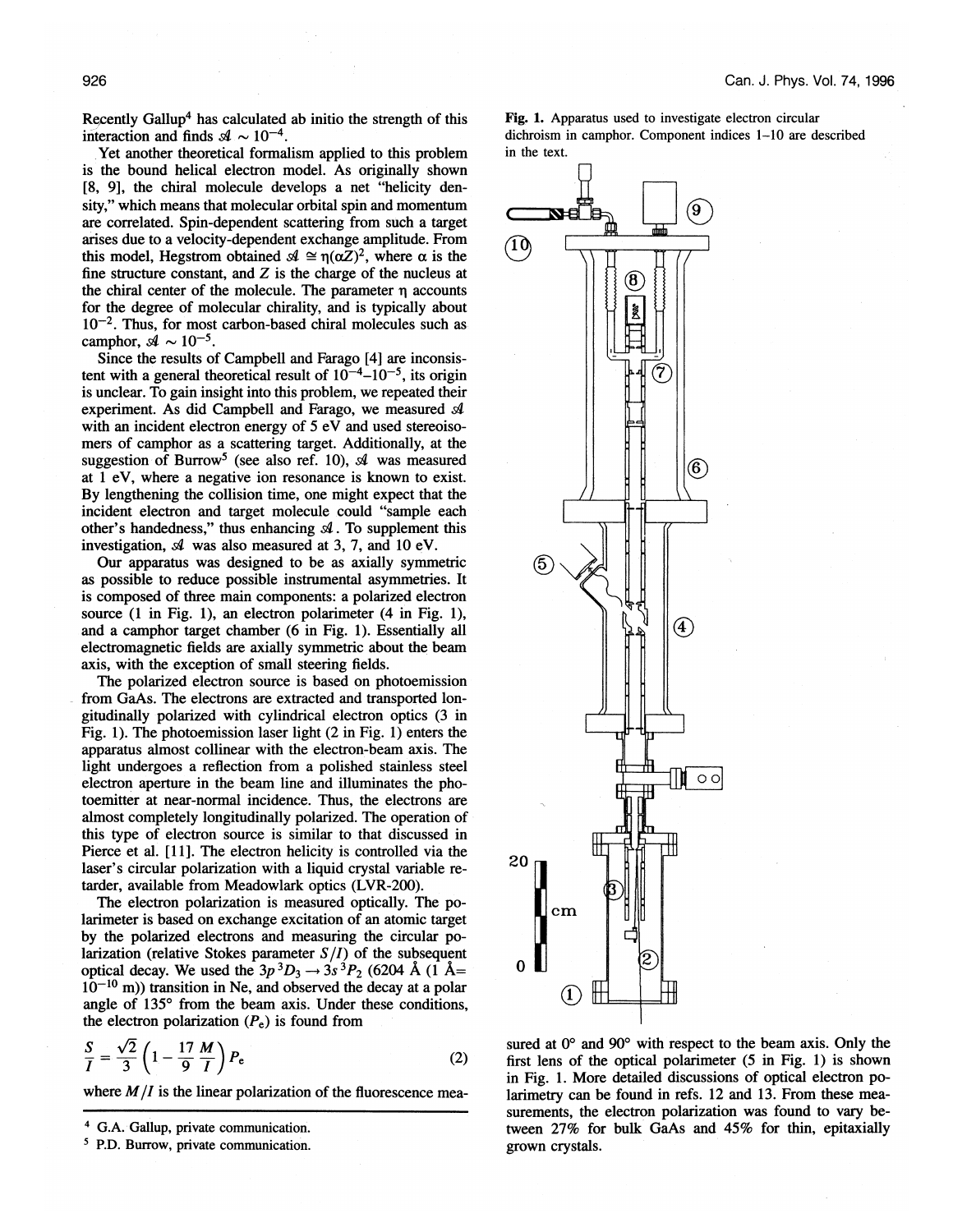#### Trantham et al.

**Fig. 2.** Typical retarding field spectrum used to determine proper potential settings to accept only elastically scattered electrons. The broken line indicates threshold of transmission; the arrow indicates the proper potential setting.



In the target chamber, the electron beam was transported from the polarimeter and focused into a vapor target cell (7 in Fig. 1). Following the target was a retarding field energy analyzer (RFA) and an electron multiplier (8 in Fig. 1) for single-particle detection of the transmitted electrons. We used both continuous dynode multipliers ("channeltrons") and discrete dynode multipliers for particle detection. The target cell had a port for the introduction of camphor and another for monitoring the target pressure with a capacitance manometer (9 in Fig. 1). The RFA uses a screen placed immediately after the target exit aperture. With its potential set properly, only those electrons which have suffered no more than a 200 meV energy loss will be transmitted to the detector. We used the computer program SIMION [14] to determine that the geometry of the detector and target apertures allow only forward-scattered electrons within a half-angle of  $2^{\circ}$  to be detected.

The correct **RFA** potential is found by decreasing its applied voltage to reject the electron beam and identifying the threshold of transmission (broken line in Fig. 2). The RFA is then set 200 mV above this threshold as indicated by the arrow. The gas cell potential is set in a similar manner; for a given energy,  $\mathcal V$  eV, its potential is set  $\mathcal V$  V above the lowest potential that transmits the electron beam.

Camphor vapor is supplied from a vial at room temperature (10 in Fig. 1) containing a solid sample. **A** target pressure of  $\sim$ 1 mTorr (1 Torr = 133.32 Pa) was required to attenuate the electron beam by a factor of 4 or 5, the same conditions reported by Campbell and Farago [4]. With a vapor pressure of  $\sim$ 200 mTorr at room temperature, we experienced little difficulty in maintaining sufficient pressure in the target cell. However, the electron optics and target chamber needed to be warmed slightly  $(\sim 40^{\circ}C)$  with an infrared heat lamp to

**Fig. 3.** Transmission asymmetries, **d,** compared with the results of Campbell and Farago [4] (C & F). All data are normalized to electron polarization.



prevent anomalous tuning effects due to camphor "plating" of the transport optics. To ensure chiral purity of our camphor supply, the optical specific rotation was checked for each isomer by measuring the degree of rotation of plane polarized light with a known concentration of camphor dissolved in acetone (see, for example, ref. 15).

Total scattering cross sections  $(\sigma_{\text{tot}})$  were measured first to verify our ability to handle low-energy electrons and to control the flow of vapor into the target chamber. We confirmed qualitatively the existence of a negative ion resonance in the region of 1 eV, the effects of which were first observed by Stephen et al. [10].

Our asymmetry measurements are a culmination of many blocks of data taken over the course of several weeks. Each block contains  $\sim$  500 individual asymmetry measurements, each obtained by toggling the electron's helicity and recording  $I_1$  and  $I_1$ , as defined above. The temporal order of data acquisition  $(I_1, I_1$  or  $I_1, I_1)$  was randomly set for each asymmetry. For a given target handedness,  $\sim$ 125 asymmetries were taken, with  $\sim$ 2 s of data accumulation time for each helicity setting. The target handedness was then changed and another  $\sim$ 125 asymmetries accumulated. Care was taken to insure that residual target molecules had been pumped out before a new target was admitted to the chamber. Target block of data. A mean and standard error were then computed for each isomer from the  $\sim$ 250 available asymmetries, yielding an  $\mathcal{A}_d^{\text{raw}}$  and  $\mathcal{A}_l^{\text{raw}}$  for a given block of data Since  $\mathcal{A}_d^{\text{raw}}$  and  $\mathcal{A}_l^{\text{raw}}$  should be equal in magnitude and opposite in sign, the instrumental asymmetries were eliminated by computing the final asymmetries using

$$
\mathcal{A}_{L} = \frac{\mathcal{A}_{I}^{\text{raw}}}{2} - \frac{\mathcal{A}_{d}^{\text{raw}}}{2}
$$
\n
$$
\mathcal{A}_{D} = \frac{\mathcal{A}_{I}^{\text{raw}}}{2} - \frac{\mathcal{A}_{I}^{\text{raw}}}{2}
$$
\n(3)